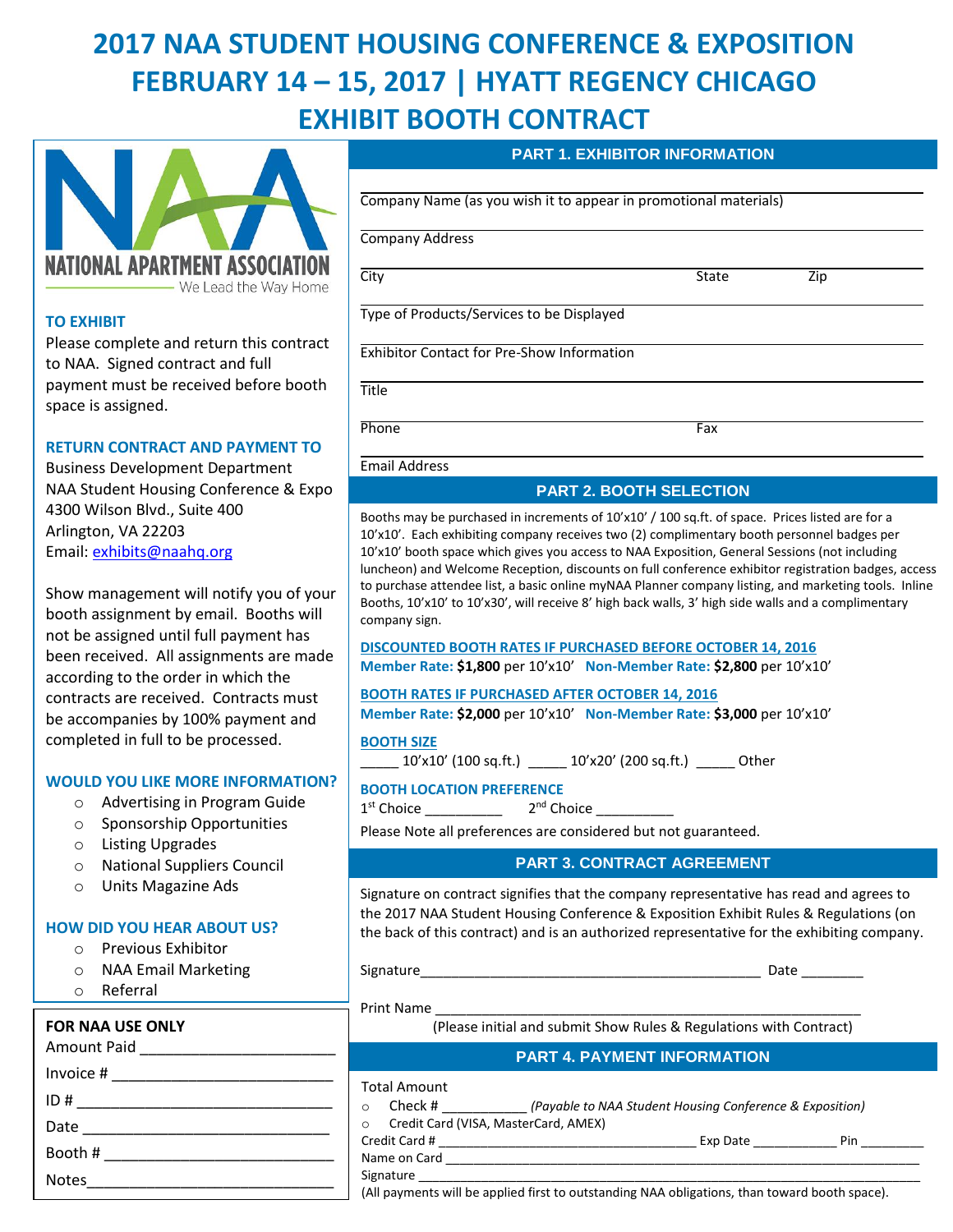#### **THE 2016 NAA STUDENT HOUSING CONFERENCE & EXPOSITION RULES AND REGULATIONS**

**1. Contract for Space.** The Exhibit Booth Contract, the formal notice of space assignment by the National Apartment Association (NAA), hereinafter referred to as Show Management. These Rules and Regulations and any subsequent rules and regulations adopted by NAA with regard to the 2016 NAA Student Housing Conference & Exposition constitute a contract for the right to exhibit at the 2016 NAA Student Housing Conference & Exposition, February 16 – 17. All matters regarding these Rules and Regulations and exhibitor's compliance therewith shall be determined by Show Management in its sole and absolute discretion.

#### **2. Definitions**

As used herein:

"Exhibitor" collectively shall mean the entity or individual that applied for exhibit space and each of its officers, directors, shareholders, employees, agents, contractors, representatives and/or invitees, as applicable.

"Exposition" shall mean the 2016 NAA Student Housing Conference & Exposition.

"Facility" shall mean Hyatt Regency Chicago.

"NAA" and/or "Show Management" shall mean the National Apartment Association, which owns, produces and manages the Exposition.

"NSC" shall mean the National Suppliers Council.

**3. Cost of Space.** Charges for assigned space, identified in this contract and shown on the official plans, will be as follows: Booths may be purchased in increments of 10'x10' / 100 sq. feet of space. Prices listed are for a 10'x10' / 100 sq. feet of carpeted space. • Member rate \$1,800 • Non-member rate \$2,800.

**4. Service Provided.** In exchange for payment in full for the booth (s) contracted by the exhibitor, Show Management will provide the following: Two (2) complimentary booth personnel badges per 10'x10' booth space; access to NAA Exposition, General Sessions (not including luncheon) and Welcome Reception, discount on full conference registration badges, access to purchase the attendee mailing list, a basic online company listing, and marketing tools. Inline booths, 10'x10' to 10'x30', will receive a 8' high back walls, 3' side walls and a complimentary company sign. Please note: The exhibit floor is carpeted. Furnishings, internet, and other utilities are not included in the booth fee unless otherwise noted.

**5. Payment for Space.** All booth space requires a 100% payment to accompany the Exhibit Booth Contract. Exhibit booths will not be assigned until full payment for space has been received by Show Management. All monies paid shall be retained by NAA. In the event the Exhibitor fails to fulfill or violates its contract, or withdraws from the NAA Exposition, the respective booth space shall immediately revert to Show Management.

#### **6. Cancellation of Booth Space.**

Any withdrawal of Contract for exhibit space, cancellation of exhibit space or reduction in size of exhibit space must be made in writing to Show Management.

If Exhibitor withdraws contract, or reduces/cancels exhibit space, it shall forfeit all monies paid and all rights in and to the use of any contracted exhibit space. In such case, Exhibitor shall have no right to a listing in the Official Program & Exhibitor Guide, exhibitor badges, or exhibitor hotel rooms. Show Management shall have the right to dispose of the released space in such a way as it may consider in its interests (including re-sale of such exhibit space) without any liability on the part of Show Management. THERE WILL BE NO REFUNDS WHATSOEVER.

**7. Booth Assignment/Confirmation.** Booth assignment will be made available to the National Suppliers Council (NSC) members based on longevity of membership and years of NAA Exhibit participation; all other companies receive second choice based on a first-come, first-serve basis. All spaces will be confirmed upon receipt by Show Management of a signed Exhibit Booth Contract, payment in full, and written notification from Show Management to a company representative of actual booth assignment. Due to the great number of companies exhibiting similar or related product lines, Show Management cannot guarantee that a company exhibiting similar products (including a competitor of Exhibitor) will not be located in a nearby or adjoining booth space.

**8. Adjust Booth Assignment.** Show Management reserves the right to change the floor plan (including, but not limited to aisle spaces), without notice, in order to comply with fire, safety and accessibility regulations or to provide, in its exclusive judgement, a safer, more satisfactory, attractive and successful Exposition.

**9. Exhibitor Listing/Photographs.** By participating in the Exposition, Exhibitor grants to Show Management a perpetual, fully-paid, non-exclusive license to use, reproduce, and display its name, trade name(s) of its product(s) and service(s) in any directory or other listing of Exposition exhibitors in any and all media, including, without limitation, print and electronic media. In no event shall Show Management be liable for any errors or for the omission of Exhibitor from any directory or other listing. Exhibitor agrees that Show Management may photograph or video record Exhibitor's exhibit and workers, before and during the Exposition and may use the same for promotional purposes. Exhibitor warrants that it owns all intellectual property that it will use at the Exposition or that it otherwise has the legal right to use the intellectual property, pursuant to a valid license agreement.

**10. Move-in/Move-out.** Time periods, deadlines, and restrictions for move-in and move-out of exhibit areas shall be determined by Show Management in its sole discretion and all exhibitors shall be given adequate notice thereof.

All exhibit/displays must remain staffed and fully intact until the end of the trade show. Premature dismantling of and/or failure to fully staff said space during the entire Exposition will not be able to purchase booth space at the discounted rate and will be penalized by Show Management at any future Expositions.

**11. Exhibit Hours.** Exposition Hours will be determined and posted by NAA prior to show date. (Hours may be changed at any time at the discretion of Show Management.)

**12. Character of Exhibits.** To exhibit only products manufactured or distributed by the Exhibitor in the regular course of its business, comprising materials, equipment, apparatus, systems, services, and other component products pertinent to the multifamily housing industry. Exhibitors shall submit both design and promotional activity to Show Management for approval at least 90 days prior to show date. Show Management reserves the right to decline any exhibit, exhibitor or proposed exhibit, which in its sole discretion is not suitable for the Show. This reservation concerns persons, things, conduct, printed matter, souvenirs, catalogs and all other things, which affect the character of the Show. Exhibitors only have the right to distribute catalogs, souvenirs and all other matter from the space occupied by them.

**13. Exhibit Specification.** The height of display shall be limited to the height of the 8-foot high back wall for all inline booths  $(10'x10' - 10'x30')$  The height restriction for all island booths is 22' (20'x20' and larger). Exhibitors shall limit the height of the display material at the sides to 36 inches, from the front of their exhibit to a depth of 5 feet. Show Management must approve in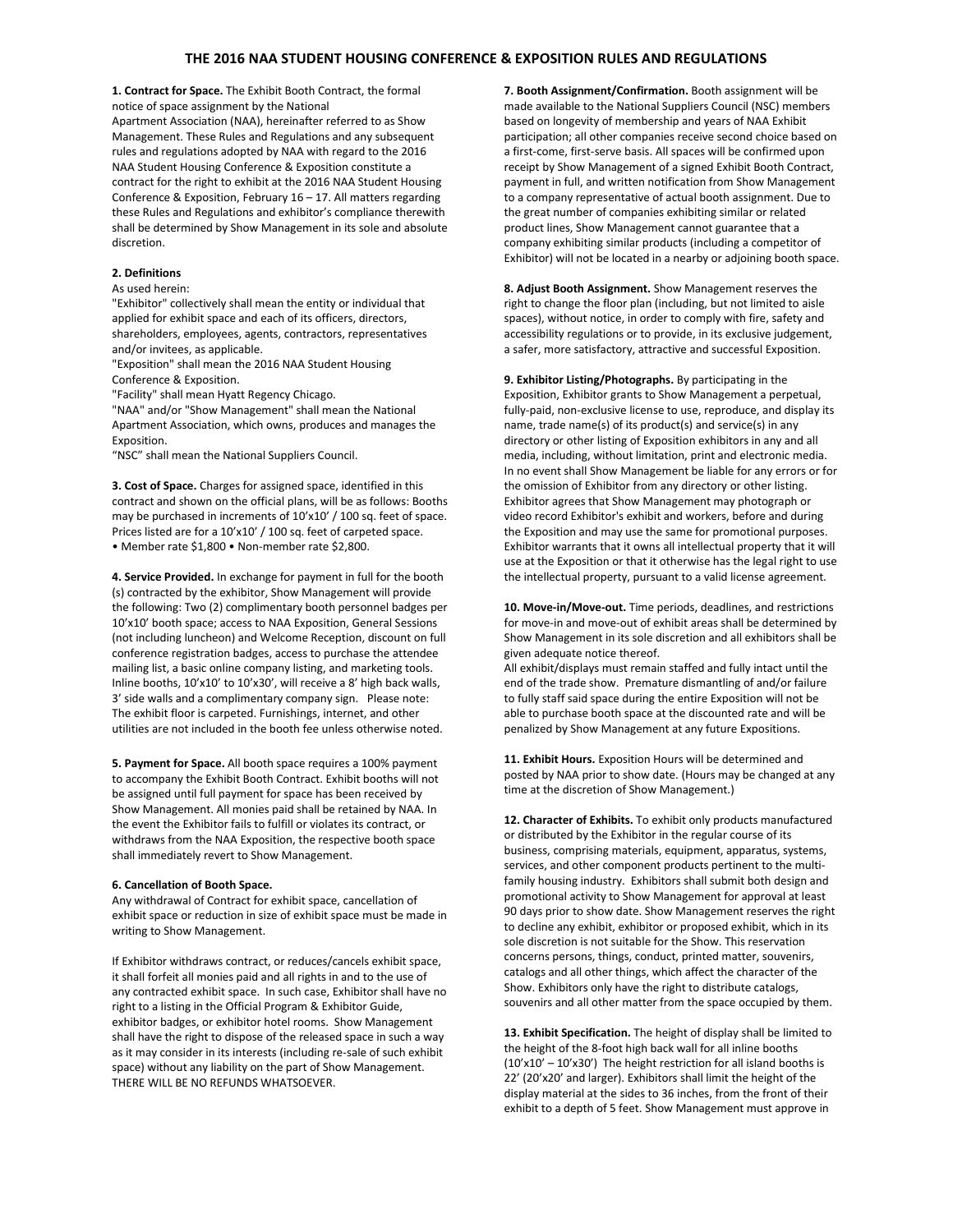writing any display that exceeds these specifications. Unfinished sides left exposed shall be draped or finished at the expense of the exhibitor. No exhibit shall be allowed to project into the aisle beyond the space assigned. Exhibit booth displays in the Show requiring height clearance, beyond the previous standard height dimensions must have written approval from the Show Management. These enlarged displays are encouraged and will be allowed in specific areas of the Show floor. Proposals for such displays must be presented in writing for approval prior to show set-up time. Island booths cannot be enclosed, obstructing the line of vision of booths around it.

#### **14. Exhibit Rules and Regulations**

In order to provide a well-balanced, well-regulated, attractive, and successful Exposition, no exceptions to the following rules will be permitted. Show Management shall enforce strict compliance with these Rules and Regulations.

(a) Exhibitor shall not in any manner indicate that an NAA endorsement or approval of Exhibitor's product(s) or service(s) has been given by NAA merely because NAA has allowed such product(s) or service(s) or literature to be displayed at its exposition; this includes but is not limited to the use of the NAA, or 2016 NAA Student Housing Conference & Exposition Show logo.

(b) No portion of a rear or side wall facing Exhibitor's neighbors may display any company name, logos, or any other advertising (c) Exhibitors will be responsible for providing, at their own expense, any security necessary for their exhibit.

(d) Children under 18 years of age are not permitted on show floor at any time. This rule applies during Setup, Show and Dismantle times. All persons 18 years old or older must be fully registered.

(e) Tacking, posting, taping or nailing signs, banners, etc. to any permanent walls or woodwork will not be permitted. Any damage to the exhibit hall by Exhibitors or their employees or agents shall be paid for by the Exhibitor causing such damage.

(f) No visual or audio recording or transmission of the 2016 NAA Student Housing Conference & Exposition may be made by or on behalf of the Exhibitor without the prior written consent at least 30 days prior to show date, of NAA and the hotel and/or convention center.

(g) Exhibitors shall not perform or play/broadcast any music during the 2016 NAA Student Housing Conference & Exposition without written consent from Show Management.

(h) Show Management reserves the right to regulate the volume on any and all loudspeakers; radios, television sets and/or musical instruments during exhibit hours.

(i) Only one company is permitted to occupy each booth space. More than one company is not permitted to purchase a booth together. No exhibitor shall assign, sublet or apportion the whole or any portion of the allotted booth, nor exhibit therein any literature or display other than that produced or distributed by the Exhibitor in the regular course of his/her business. Exhibitor personnel must be representative(s) of the contracting company. Contracting company must be company exhibiting. Companies with separate divisions operating under different names must purchase separate booths. Exhibitors may promote their product service lines notwithstanding the fact that those product services may be manufactured by other companies.

(j) NSC companies with separate divisions operating under names other than NSC member name will not receive NSC member benefits in any capacity. NSC companies with separate divisions operating under names other than NSC member name may not use the NSC status when selecting booth space for separate divisions.

(k) Firms and representatives of firms not assigned exhibit space are prohibited from soliciting business in any form, including but not limited to handing out business cards or promotional material in the exhibition area. Violators of this prohibition will be promptly ejected from the show without refund. (l) Admission to the Exposition will be available to all registered attendees. Move-in and Move-out times will be by Exhibitor registration badges only and all exhibitor personnel must abide by established registration fee and/or policy requirements of the Exposition. Show Management makes reasonable attempts to attract qualified attendees to the Exposition, but does not guarantee specific volumes or levels of attendees (m) The use of any public area outside of the exhibit area for the display of products and/or services or demonstrations or the distribution of circulars, samples or other material is strictly prohibited.

(n) Exhibitor shall not use or permit the exhibit area to be used in conflict with any law, ordinance, rule or regulation of any governmental authority; in any manner which constitutes waste or nuisance; or any manner which causes injury to the Hotel and/or Convention Center.

**15. Breach.** If this contract is breached by the Exhibitor, exhibitor will not be permitted to exhibit and will be subject to eviction without refund. No waiver of any breach of these rules shall be held to be a waiver of any subsequent breach.

#### **16. Staffing of Exhibit Space**

Distribution of literature is specifically allowed from the exhibitors' booths space. Exhibitors may staff their booth(s) with a maximum of four (4) people permitted per 100 square feet of booth space. Exhibitors are encouraged to make displays educational and communicative. Distribution of literature, demonstrations, explanations, sales talks, negotiations and registration of prospects are specifically allowed within contracted space, as well as actual sales on the floor and taking of orders/sales for future delivery. Exhibitors are prohibited from soliciting customers in other exhibitors' booths, in the aisle(s) immediately in front of their booth(s) or in any other areas of the Show, e.g. front door.

Booth Personnel Badges allow access to the NAA Exposition, General Sessions (excluding luncheon) and Welcome Reception only. Exhibitor Full Conference Badges or individual ticketed events must be purchased to attend Breakout Sessions and Special Events. Name Changes or substitutions are subject to a fee. No exhibitor shall attempt to subvert this rule by introducing additional representatives to the show. NAA reserves the right to exclude from the Exposition and/or the conference, without any refund or reimbursement, any Exhibitor, its employees, independent contractors, and agents of every kind, who breach this contract, behave inappropriately at conference functions or in the Exposition, act inappropriate towards NAA staff or other exhibitors, violate the law, misrepresent his or her products or services, or otherwise bring discredit upon the conference or NAA. Any such conduct shall constitute a material breach of this contract and will not be able to exhibit at future NAA Conference & Expositions for the next two (2) years.

#### **17. Exposition Policy/ No"Suitcasing".**

\***Suitcasing:** is the act of soliciting business in the aisles during the exhibition or in other public spaces, including another company's booth or hotel lobby.

Please note that while all meeting attendees are invited to the Exposition, any attendee who is observed to be soliciting business in the aisles or other public spaces, in another company's booth, or in violation of any portion of the Exposition Policy, will be asked